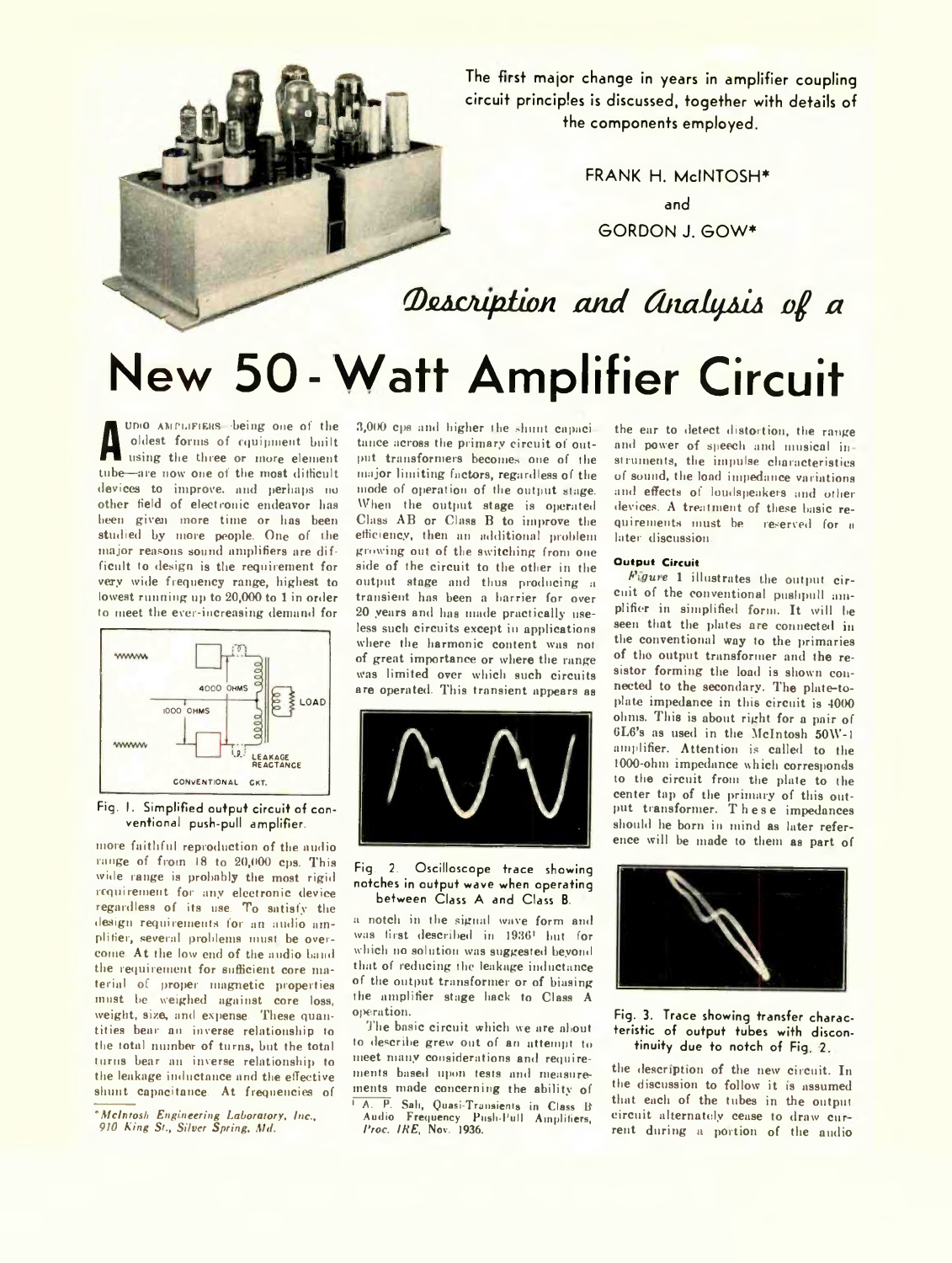

Fig 4, One method of minimizing leakage reactance by use of sectionalized primary winding.



# Fig, 5, Simplified form of new coupling arrangement for amplifier output stage.

cycle and, therefore, are operated somewhere between Class A and Class B.

Experience has shown that using the circuit of *Fig.* 1 and operating between Class A and Class B will result in a deformity, appearing as a "notch" as shown in *Fig.* 2 for all frequencies above approximately 2,000 to 3,000 eps. This waveform distortion measures 2 to 10 per cent or more depending upon the frequency and the leakage reactance existing between the two primary windings. This "notch" occurs because there is a residual leakage inductance in the plate circuit of each of the output tubes which becomes a source of voltage independent of that voltage driving the stage at the instance when one tube ceases to draw current and the other tube draws more current. This residual inductance or leakage reactance acts like an inductance through which the current has suddenly been cut off, and it generates a back e.m.f. which distorts the output wave. The value of this leakage reactance must be minutely small so that the distortion of the wave form at the highest frequency will not exceed 1 per cent. This effect has no panacea, so far as we know.

Negative feedback, the usual panacea,

does not improve the situation, as might be expected, but rather tends to make it worse. To cancel the notch in the waveform a current flow would be required through the tube in the reverse direction to that which the electron How permits, at the time the tube ceases to draw current during the normal cycle of operation. Another way to describe what happens in the circuit is to consider *Fig.* 3. Here is shown an oscillographie trace of the transfer characteristic of the output tubes. The presence ot leakage reactance between the two primary windings causes a discontinuity to exist in this characteristic. This is the barrier which has been the source of frustration of many engineers for years past and is perhaps the major reason that high efficiency and low distortion could not he made compatible.

## **Reducing Leakage Reactance**

There are a number of approaches aimed at reducing the leakage reactance but the penalty has been so great that the value of the increased coupling between primary windings has been offset sufficiently to make these approaches no solution at all, or of little value. Figure 4 shows symbolically the sectionalizing of the two primary windings shown in *Fig.* 1. Here the primary is made up of many coils which are con nected in such a fashion as to tend to make all the windings occupy the same space. This is an effective means of increasing the coupling between two coils and does increase the frequency at which the "notch" first appears. However, this approach has the disadvantage of increasing the shunting capacitance effects between the two plates of the eireuit to such an extent that the high frequencies are by-passed. There doesn't seem to be any practical way to sectionalize and interleave these windings to eliminate the leakage reactance effect



### Fig. 6. Steps in development of coupling circuit.

and at the same time avoid the shunt capacitance effects- Another method which suggests itself as a result of the experience just described is to use a much larger core, permitting a reduction in the number of turns required in the windings of the primary circuit. This approach requires a very large core in the order of 125 pounds to effect a sufficient reduction in leakage reactance. This compares very unfavorably with the 11-pound core required in this new unity coupled output circuit for the same performance. It may he well to mention here also that the use of a iarge core has several other disadvantages among which is higher distortion, particularly at low output levels. This is due to the non-linear characteristics of the magnetic material and the relative-



Fig. 7. Final basic arrangement employed to provide d.c. voltage for screen grid, but at the same a.c. potential as the corresponding cathode.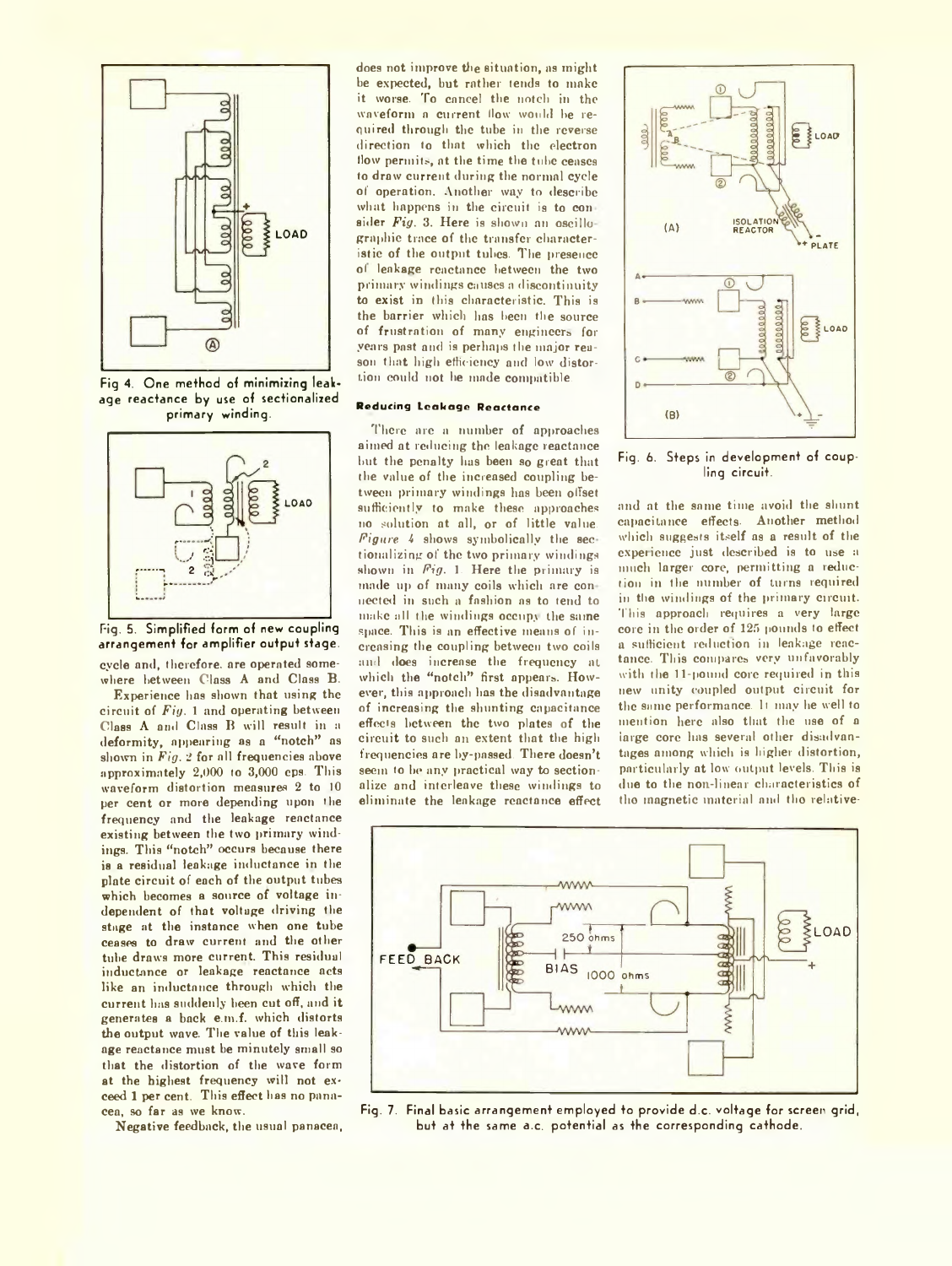ly larger total loss in the larger core. It would be well to point out at this time that for 61,6 tubes operated in Class AB or Class B, the ratio of inductive reactance of the primary of the output transformer to the leakage reactance bet ween the primaries must be 80,000 to one or greater to permit 1 per cent distortion at 20 kes and full output to as low as 20 cps.

From the above discussion it seems impractical to reduce the leakage reactance sufficiently to permit high-effi ciency operation and the only hope, therefore, is to go back to a conventional Class A arrangement where a discontinuity in the current drawn by each of the tubes does not occur over the operating cycle. The solution for high efficiency operation requires an unconventional circuit which will ef fectivcly eliminate the leakage reactance between the primary windings.

*Piqure* 5 illustrates the approach made to circumvent the problems described above. The conventional output primary circuit is again shown with the primary marked *2* in dotted form. For simplicity the power supplies are eliminated and the midpoint of this primary is shown connected to the associated cathodes. The solid position of primary *2* is shown adjacent to primary *1* and this illustrates the first step in the development of the unity coupled amplifier. These two primaries are wound



Fig. 8. Equivalent circuit simplified from Fig. 7.

together in a bitilar manner as if they were one winding and, therefore, there is between them both a capacitance coupling turn by turn, and a magnetic coupling due to the presence of the common core. Since the wires occupy practically the same space, the coupling is exceedingly high and measurements show that it is practicable to wind coils with a ratio of primary inductance to leakage reactance much better than 200,000 to 1. This, therefore, provides a way to eliminate the leakage reactance which in conventional transformers far exceeds the minimum ratio requirement

of 80,000 to 1. We now, therefore, have a system which appears to have promis. by reason of finding a way to eliminate the leakage reactance between the pri mary windings which in turn removethe harrier which has blocked for so many years the use of high-efficiency circuits in high quality audio amplifiers.

It is obvious that other variations of approach have been considered which accomplish the desired purpose to some extent at least, such as winding the two primaries on a common core not hifilarly and utilizing a suitable capacitance for couping the ends of these windings so as to maintain the two windings at proper and identical a.c. potentials. One advantage of the bitilar winding is. of course, a reduction of the number of components required, and it sidesteps some of the difficulties which grow out of the use of alternate approaches. It may also be obvious here that since the two primary windings are unity coupled there is no longer any need for sectionalizing the primary as is common in high quality transformers today. This results in an economy in manufacture.

#### **Circuit Arrangement**

To make *Fig.* 5 a practical circuit, the cathodes are connected to one coil and the plates to the other coil without changing their position in the circuit from an a.c. standpoint but permitting *[Continued on page 35*1



Fig. 9. Schematic of McIntosh 50W-I amplifier.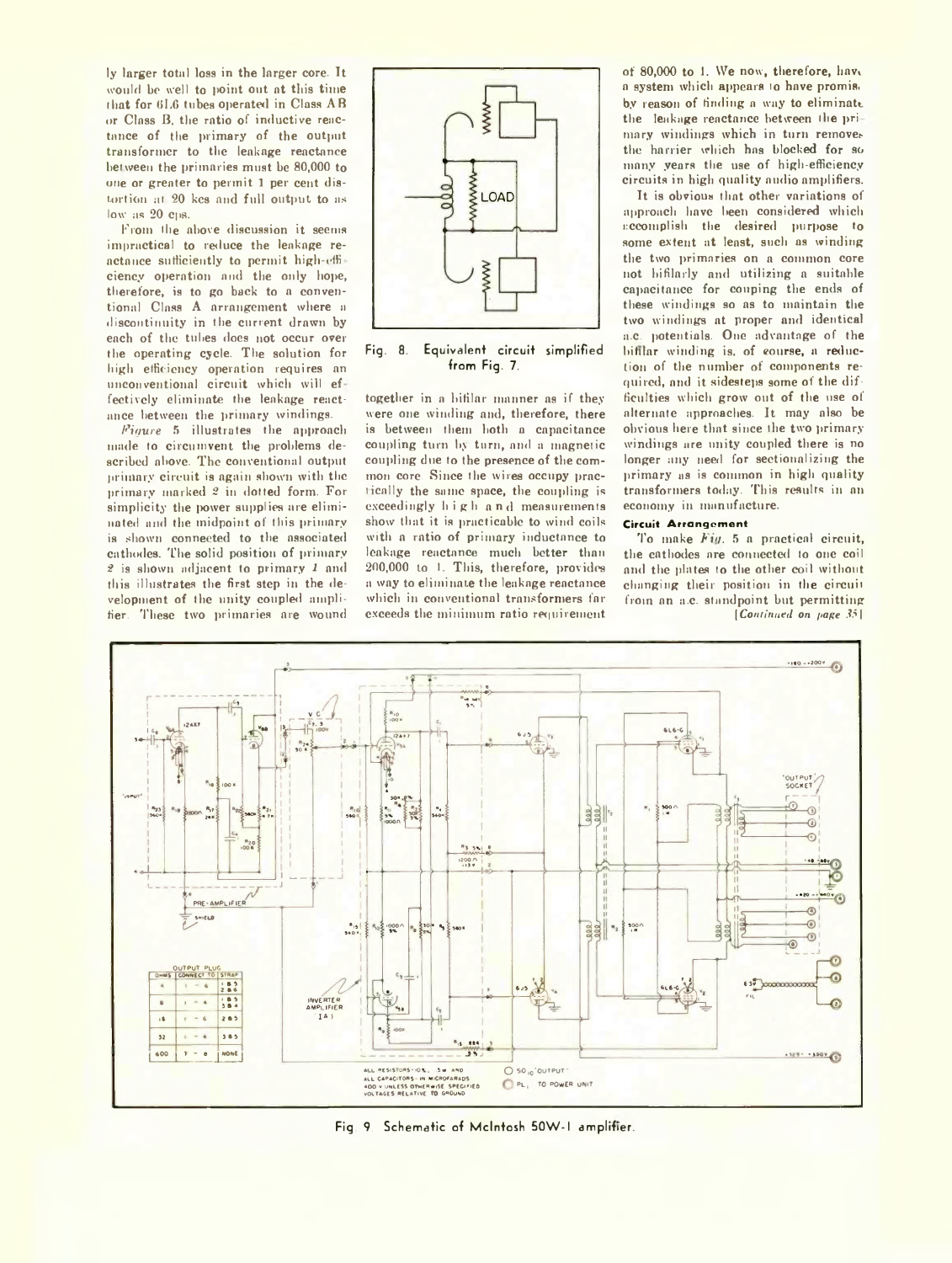the application of the d.c. plate supply between these coils.

*Figure* 6 (A) illustrates a further step in the development of the final circuit and shows a cathode-loaded arrat gement with a required plate supply isolation reactance. Here it will be seen that the cathode loading results from the method of drive. For instance, tube *1* is driven from the control grid to the tar side of its load which is, from an a.c. standpoint, at the same potential as its plate, and similarly tube 2 is driven in a like symmetrical manner. In order to drive the stage, it is necessary to do two things: to provide an input transformer or similar device and to provide an isolation reactor which has sufficient impedance to keep the plate supply and the amplifier stage isolated from an a.c. standpoint. It will he seen here that the entire stage is floating with respect to ground At points *A* and  $B$  in  $Fig. 6(A)$  it will be noted that the full voltage developed across the output stage appears to add to the difficult problem of designing a driver transformer able to handle the large voltages needed to drive the output stage. These difficulties—as well as the requirement for wide frequency range, balanced couping, and high impedance primary—make this transformer somewhat impractical if not impossible.

Deleting the isolation reactors from the circuit of  $Fig. 6(A)$  gives the circuit of 6(B) in which the two cathodes remain at the signal potential difference of the output transformer primary, but one cathode has been returned to ground while the other is left floating. Again the design of an input transformer is highly impractical.

An attempt, therefore, was made to get away from the four-terminal input circuit required by  $Fig. 6(B)$  and go back to the conventional three-terminal input if at all possible. This was ac complished by the circuit as illustrated in *Fig.* 7, which is similar to those of *Fig.* 6 except that instead of driving the stage fully cathode loaded, the point A of  $Fig. 6(A)$  was connected to the mid-point of the cathode winding which, of course, suggested that point *B* be connected to that same cathode midpoint. We now, therefore, have our three-terminal conventional drive circuit. and furthermore we find that this mid-point can he grounded, which immediately suggests that the plate supply can be similarly attached to the midpoint on the plate winding of the output transformer, and finally this elimi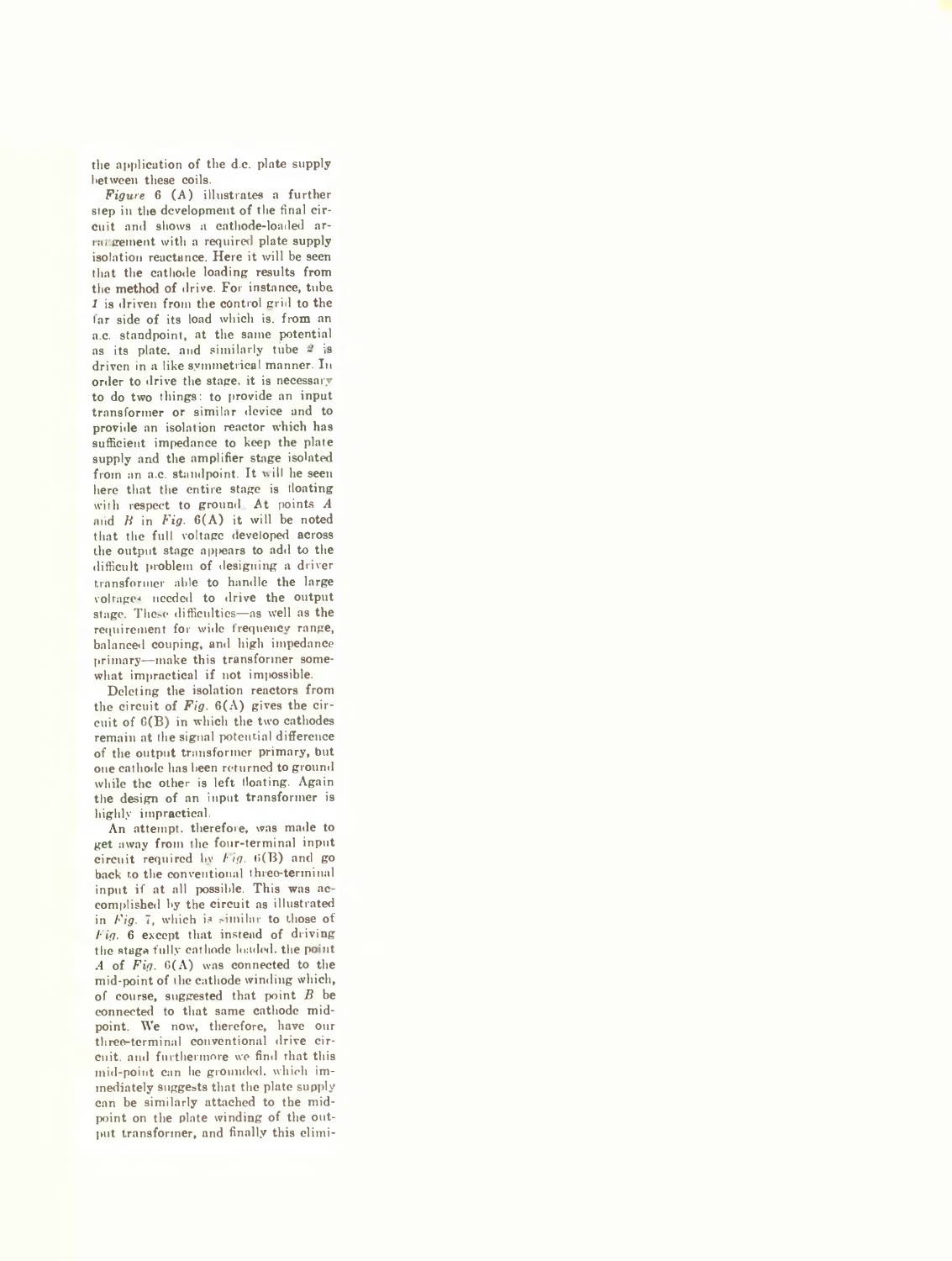nates the need for the isolation reactors. Concentrating first on the output transformer primary and taking for instance the a.c. current path from the one cathode winding on opposite halves of these coils. Considering the upper tube, we find a similar situation. It is seen that half of the output winding



plate supply at  $+$  upwards through the winding and to the plate of the lower tube, thence from its cathode through its winding to the center point and therefore hack to the power supply, we have utilized one plate winding and is in the cathode circuit and half is in the plate circuit for each tube, but since the two windings are coupled tightly from an a.c. standpoint, they become practically identical, and therefore we have an output stage which utilizes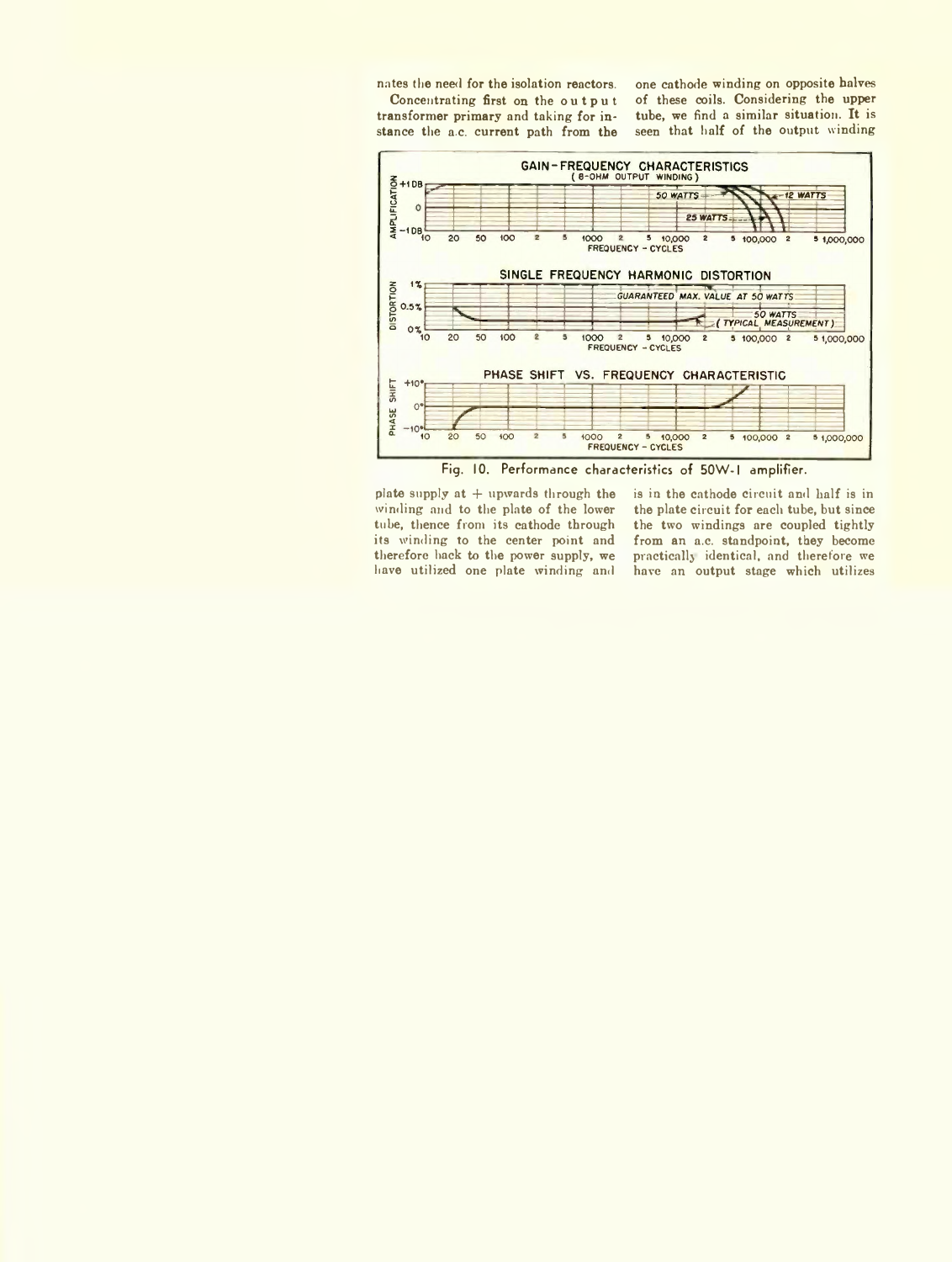essentially the same primary windings. Since this is so, it is obvious that there can be no leakage reactance between the output coils for the two tubes. In addition to the compatibility now possible between high efficiency and high quality, there are several other advantages of this circuit arrangement which are described.

## **Circuit Advantages**

It is convenient with this circuit to use either pentodes or triodes. *Figure 7* shows the screen grid connected in a suitable manner to make use of the inherent efficiency in power conversion of pentodes or beam power tubes. The requirement that the screen be kept at a constant d.c. potential *with respect lo the cathode* is fully met by virtue of the fact that the two windings are coupled so tightly that no a.c. potential can develop between the cathode of either tube and its corresponding screen. It is obvious also that a constant d.c. potential equal to the plate voltage, in this case, is provided for the screen. *Figure* 8 illustrates a simplified equivalent circuit of *Fig. 7* that may clarify the use of the 'take turn' primary idea.

Referring back to *Fig.* 7, some of the additional advantages of these circuits will be described. The impedance between the tubes is now 1000 ohms instead of 4000 ohms shown for the conventional circuit in *Fig.* 1. The impe dance between either side and ground is only 250 ohms instead of 1000 ohms. This 4-to-1 impedance reduction between the tubes reduces the effects of stray capacitances by a factor of 4, permits a wide extension of the audio pass band, and reduces the phase shift of the fundamental and the harmonics. Furthermore, since the two primary windings now look like one winding to the secondary, the effective turns ratio has been reduced by a factor of 2 to 1 between primary and secondary. This results in a 4-to-1 coupling advantage over the circuit shown in *Fig.* 1. Since both the shunting capacitance impedance advantage of 4 and the coupling advantage of 4 occur simultaneously. there is inherently a 16-to-l advantage in this circuit over the conventional circuit. This advantage obtains regardless of the class of operation of the tubes. Therefore, not only has the barrier beei crossed to permit the use of high efficiency at low distortion, but at the same time a substantial improvement in cir cuit characteristics has been found.

*Figure* 7 also shows that some directcoupled negative voltage feedback is used. It will be seen that since half of the load is in the cathode and half of the load is in the plate, as before mentioned, almost the entire gain in this

final stage is lost by virtue of the feedback resulting from this method of loading Additional feedback is achieved by connecting suitable resistors between the cathodes of the output tubes and the cathodes of the phase inverter stage. This combination of feedback results in improving the linearity of the amplifier and permits the manufacture of amplifiers on a regular production basis which can be guaranteed to have less than 1 per cent distortion over a wide range of frequencies.

This feedback also reduces the internal generator impedance to a value approximately one tenth of the referred

load impedance. This means that the output circuit, say the 8-ohm winding, looking back into the amplifier would be 8/10th of an ohm. This low generator impedance provides two desirable characteristics.

#### **Low Output Impedance**

It is obvious that if the impedance of the load device—such as a speakershould change, as it usually does over the range of frequencies for which it is used, then the effective amplification will likew ise change, resulting in a limitation of the power output or serious distortion, or both. Therefore, it is important in the design of an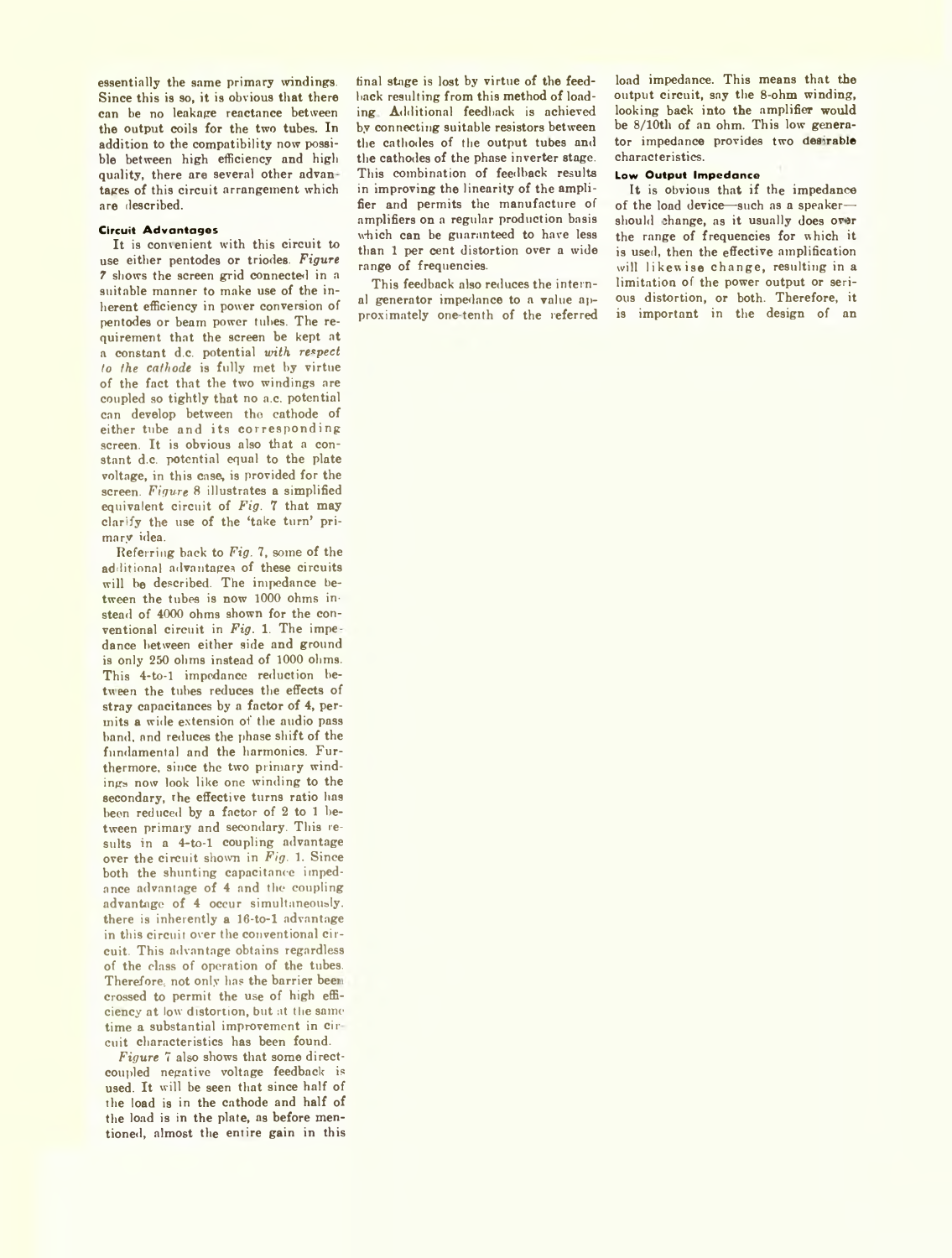amplifier that is to be used anywhere but on a test bench and working into a resistance load, that it should be made as free as possible of the effects of load impedance in order that the design performance of the amplifier can be realized in actual practice The 50W-1 amplifier for all practical purposes isolates the effect of the load on the effective amplification of the output stage because of this low value of generator impedance. Furthermore, the tendency of the load device to continue motion after the initiating signals have ceased is effectively damped. This means that any hack e.m.f. generated by the load device sees such a low resistance looking back to the amplifier that the counter e.m.f. resulting from this low resistance dynamically brakes the load device and quickly damps out any free oscillation. Theoretically there is no minimum limit to which this internal generator impedance can go to act as a benefit in both of the principles above mentioned. However, going from the damping factor of ten to zero for the use in audio devices produces only a minute improvement in damping since the load devices do not approach 100 per cent efficiency. For some applications the internal generator impedance has been made 1/100th of the nominal impedance.

One of the apparently conventional features of the amplifier is the driver transformer for the output stage. Since the direct current drawn from the power supply by the Class B stage is proportional to the input signal level, and since the power supply internal resistance can not economically be made to approach zero ohms, there will be a change in plate voltage with a change in input level. At best, change in level of a single-frequency signal from zero to full output, the change in plate voltage cannot he made less than 25 volts. If the driver plate voltage were to be derived from this varying source and the driver were resistance-capacitance coupled to the control grids of the Class B amplifier tubes, the change in plate voltage would appear as a change in bias adding to the bias for an increasing signal and subtracting from it for a decreasing signal. A 15- to 30-volt increase in bias voltage would shift both output tubes toward Class C operation and consequent current cutoff during both crossover periods for a length of time depending on the duration of the change in level and the time constant of the resistance-capacitance coupling circuit. The increase in bias signal level change will appear as transient distortion. To avoid this source of distortion either separate power supplies or transformer coupling is required be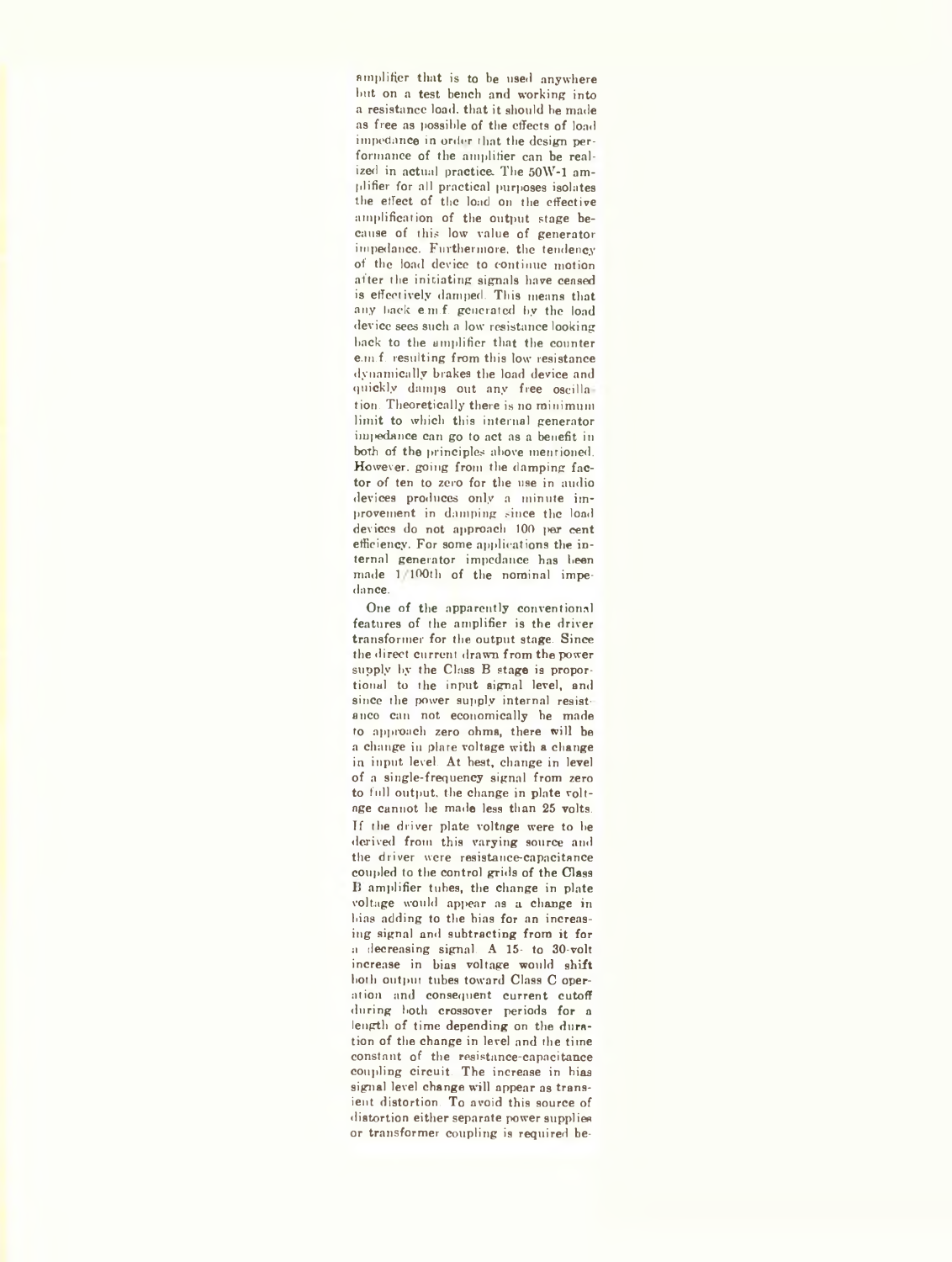tween the driver and the output stage. The design of a high-impedance pushpull transformer along conventional lines is another impractical problem. To keep waveform distortion and current consumption low in the driver stage, the primary impedance of the driver transformer must be kept above 100,000 ohms from 20 cycles to 30,000 cycles. The response of the transformer from primary to secondary should not show more than a 0.1 db variation from 18 cps to 30 kcs in order to function within a seeond feedback path in the amplifier. All of these requirements were met by resorting again to the hifilar construction where the input windings are wound together, giving practically 100 per cent coupling independent of frequency.

*Figure* 0 shows the schematic diagram illustrating the 50\\T-1 watt amplifier including the phase inverter, volume control and preamplifier. It will be seen from this circuit that the driver output stages are similar to those dia grained in *Fig.* 7. The output transformer provides for 4, 8, 16. and 32 ohms balanced or unbalanced, as well as 000 ohms balanced. It will be noted that the 600-olirn tap is taken off the primary winding connected to the cathodes of the output stage, and since this winding is grounded at its midpoint, neither of these taps (7 and 8) can be grounded. If required, a 600 ohm winding can be supplied separate from any of the other windings of this transformer.

The amplifier is designed in a manner similar to that described for the power supply, namely, that the driver coil and output coil are potted in the box forming the unit, that the top includes a number of sockets which are interwired to provide the proper circuitry and the other elements plug into these sockets to provide the proper amplifier arrangement. This permits easy "substitution method" servicing, fixes the relative position of components, providing for better uniformity in manufacture and permits unusual arrangement features. For instance, the input level to the amplifier is approximately zero dh when connected into the phase inverter. The plug-in "preamp" provides an additional 34 db gain, and a tripleshielded input transformer provides an additional 20 to 30 db depending on which input connection is used 30, 150, 600 ohms or bridging input. A control console is available which includes tone control, additional preamps and necessary switching for microphone, phonograph, and radio inputs. An equalizeramplifier which follows the NAB recording curve and with a gain of 20 db at 1.000 cycles may be plugged into the unit.

*Figure* 10 illustrates the average performance characteristics of the amplifier. The gain-frequency characteristics may seem abnormally wide, hut since it was desired to provide a manufactured product which could be guaranteed to deliver 50 watts at any frequency from 20 to 20.000 cps with less than 1 per cent harmonic or intermodulation distortion, this wide band was found necessary to keep the phase shift reasonably low so that the feedback of the higher fundamental frequencies and their harmonics would he in proper phase relationship to cancel out, and therefore improve the linearity of the amplifier. If the phase shift at the pertinent harmonics is 90 deg. or more,

no benefit is obtained from feedback, and since die feedback varies inversely from one at zero deg. phase shift to zero at 90 deg. approximately as the cosine of that angle, it is seen that quite large phase angles are associated even with relatively small losses or variations in the gain-frequency characteristic. For instance, a change in response from 0 db to 0.1 db is inevitably associated with 10 deg. of phase shift. A change from 0 db to 3 db is always associated with a 45 deg. phase shift. It is instantly obvious that if these variations occur at the fundamental, they are substantially more at the harmonic frequencies and, therefore, the effect of feedback is reduced in proportion to